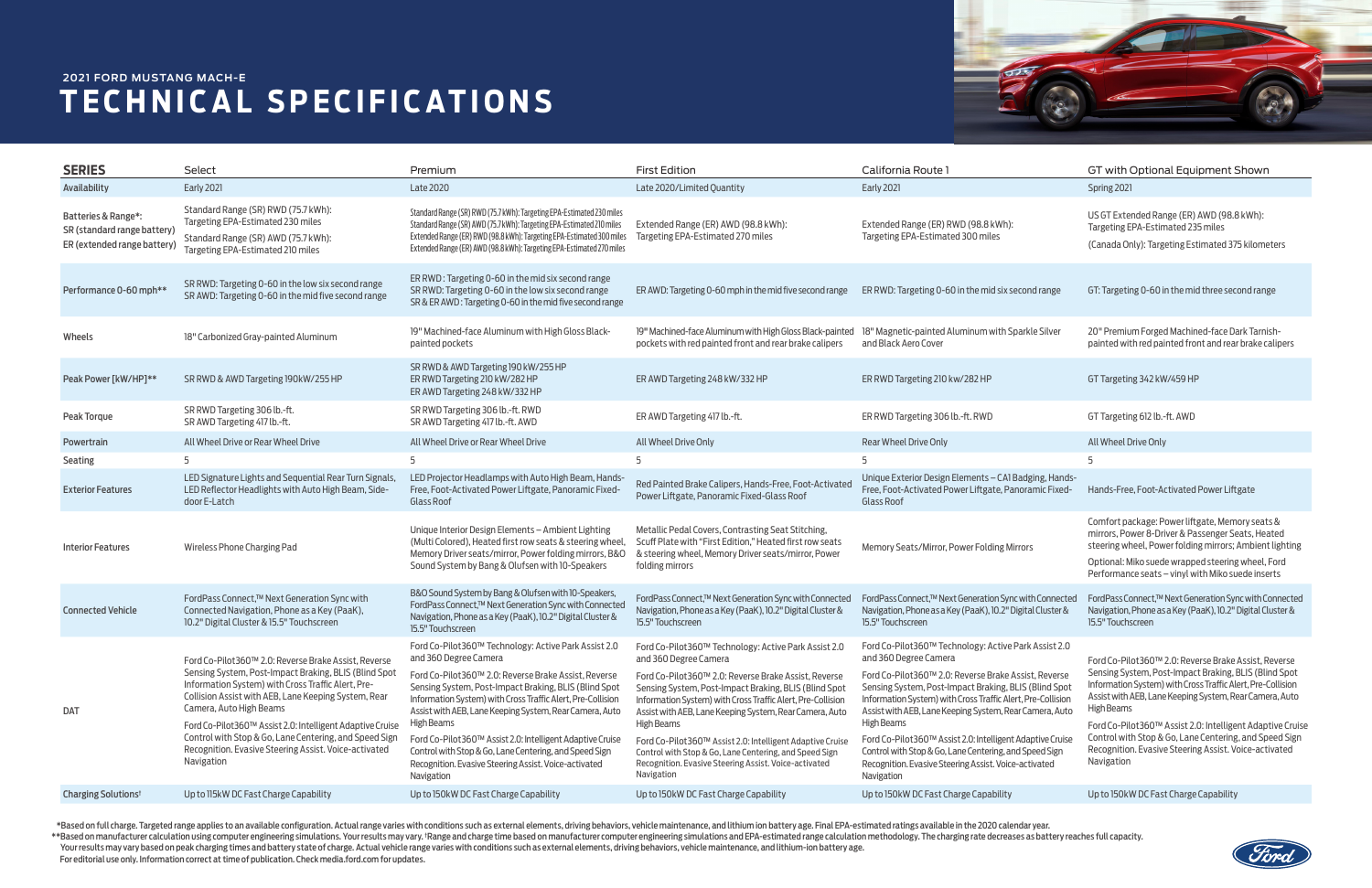|                              | Select                                                                                                                                                                                                                                                                                                                                                                                                                                                                                                                                                                                                                                                                                                                                                                                                                                                                                                                                                                                                             | Premium                                                                                                                                                              | <b>First Edition</b>                                                                                                                                                 | California Route 1                                                                                                            |  |  |
|------------------------------|--------------------------------------------------------------------------------------------------------------------------------------------------------------------------------------------------------------------------------------------------------------------------------------------------------------------------------------------------------------------------------------------------------------------------------------------------------------------------------------------------------------------------------------------------------------------------------------------------------------------------------------------------------------------------------------------------------------------------------------------------------------------------------------------------------------------------------------------------------------------------------------------------------------------------------------------------------------------------------------------------------------------|----------------------------------------------------------------------------------------------------------------------------------------------------------------------|----------------------------------------------------------------------------------------------------------------------------------------------------------------------|-------------------------------------------------------------------------------------------------------------------------------|--|--|
| Cargo Space*                 | Cargo Space (Behind Rear Seat): 29 cu ft/822 liters CAN,<br>Cargo Space (Behind First Row): 59.6 cu ft/1689 liters CAN,<br>Front Trunk: 4.8 cu ft/139.5 liters (CAN)                                                                                                                                                                                                                                                                                                                                                                                                                                                                                                                                                                                                                                                                                                                                                                                                                                               | Cargo Space (Behind Rear Seat): 29 cu ft/822 liters CAN,<br>Cargo Space (Behind First Row): 59.6 cu ft/1689 liters CAN,<br>Front Trunk: 4.8 cu ft/139.5 liters (CAN) | Cargo Space (Behind Rear Seat): 29 cu ft/822 liters CAN,<br>Cargo Space (Behind First Row): 59.6 cu ft/1689 liters CAN,<br>Front Trunk: 4.8 cu ft/139.5 liters (CAN) | Cargo Space (Behind Rear Seat): 29 cu<br>Cargo Space (Behind First Row): 59.6 cu<br>Front Trunk: 4.8 cu ft/139.5 liters (CAN) |  |  |
| <b>Safety &amp; Security</b> | AdvanceTrac®Advanced Security Pack: Includes SecuriLock® Passive Anti-Theft System (PATS) and Inclination/Intrusion Sensors, Airbags: Driver and Front Row Passenger Dual-Stage, Airbags: Driver Knee, Airbags: S<br>Center High-Mounted Stop Lamp (CHMSL), Door Locks: Autolock/Autounlock, Door Locks: Child-Safety Rear, Electronic Stability Control, Electronic Traction Control, Headlamps: Courtesy Delay, Headlamps: Wiper-Action Control,<br>Passenger, Head Restraints: Two-Way Manually Adjustable Second Row (Center Head Restraint only; Outboard are fixed position), Hooks: Cargo Tie-Down - Two (2), Individual Tire Pressure Monitoring System (iTPM)<br>Seat Positions, Mirrors, Sideview: Heated Power Glass, Manual-Fold, LED Turn Signals, Pony Projection Lamp and Body-Color Caps, MyKey® Gen 2, Rear-Window Defroster and Washer, Safety Belts: Three-Point Safety<br>Relts: Front and Second Dow - Relt-Minder® (Safety Relt Deminder), Audible Vehicle Alert System (Alerts Dedestrians) |                                                                                                                                                                      |                                                                                                                                                                      |                                                                                                                               |  |  |



|                                                               | Select                                                                                                                                                                                                                                                                                                                                                                                                                                                                                                                                                                                                                                                                                                                                                                                                                                                                                                                                                                                                                                                     | Premium                                                                                                                                                              | <b>First Edition</b>                                                                                                                                                 | California Route 1                                                                                                                                                   | GT                                                                                                                                                                   |  |
|---------------------------------------------------------------|------------------------------------------------------------------------------------------------------------------------------------------------------------------------------------------------------------------------------------------------------------------------------------------------------------------------------------------------------------------------------------------------------------------------------------------------------------------------------------------------------------------------------------------------------------------------------------------------------------------------------------------------------------------------------------------------------------------------------------------------------------------------------------------------------------------------------------------------------------------------------------------------------------------------------------------------------------------------------------------------------------------------------------------------------------|----------------------------------------------------------------------------------------------------------------------------------------------------------------------|----------------------------------------------------------------------------------------------------------------------------------------------------------------------|----------------------------------------------------------------------------------------------------------------------------------------------------------------------|----------------------------------------------------------------------------------------------------------------------------------------------------------------------|--|
| Cargo Space*                                                  | Cargo Space (Behind Rear Seat): 29 cu ft/822 liters CAN,<br>Cargo Space (Behind First Row): 59.6 cu ft/1689 liters CAN,<br>Front Trunk: 4.8 cu ft/139.5 liters (CAN)                                                                                                                                                                                                                                                                                                                                                                                                                                                                                                                                                                                                                                                                                                                                                                                                                                                                                       | Cargo Space (Behind Rear Seat): 29 cu ft/822 liters CAN,<br>Cargo Space (Behind First Row): 59.6 cu ft/1689 liters CAN,<br>Front Trunk: 4.8 cu ft/139.5 liters (CAN) | Cargo Space (Behind Rear Seat): 29 cu ft/822 liters CAN,<br>Cargo Space (Behind First Row): 59.6 cu ft/1689 liters CAN,<br>Front Trunk: 4.8 cu ft/139.5 liters (CAN) | Cargo Space (Behind Rear Seat): 29 cu ft/822 liters CAN,<br>Cargo Space (Behind First Row): 59.6 cu ft/1689 liters CAN,<br>Front Trunk: 4.8 cu ft/139.5 liters (CAN) | Cargo Space (Behind Rear Seat): 29 cu ft/822 liters CAN,<br>Cargo Space (Behind First Row): 59.6 cu ft/1689 liters CAN,<br>Front Trunk: 4.8 cu ft/139.5 liters (CAN) |  |
| <b>Safety &amp; Security</b>                                  | AdvanceTrac® Advanced Security Pack: Includes SecuriLock® Passive Anti-Theft System (PATS) and Inclination/Intrusion Sensors, Airbags: Driver and Front Row Passenger Dual-Stage, Airbags: Driver Knee, Airbags: Side Airbags/<br>Center High-Mounted Stop Lamp (CHMSL), Door Locks: Autolock/Autounlock, Door Locks: Child-Safety Rear, Electronic Stability Control, Electronic Traction Control, Headlamps: Courtesy Delay, Headlamps: Wiper-Activated, Head<br>Passenger, Head Restraints: Two-Way Manually Adjustable Second Row (Center Head Restraint only; Outboard are fixed position), Hooks: Cargo Tie-Down - Two (2), Individual Tire Pressure Monitoring System (iTPMS), LATCH (Lowe<br>Seat Positions, Mirrors, Sideview: Heated Power Glass, Manual-Fold, LED Turn Signals, Pony Projection Lamp and Body-Color Caps, MyKey® Gen 2, Rear-Window Defroster and Washer, Safety Belts: Three-Point Safety Belts on all<br>Belts: Front and Second Row - Belt-Minder® (Safety Belt Reminder), Audible Vehicle Alert System (Alerts Pedestrians) |                                                                                                                                                                      |                                                                                                                                                                      |                                                                                                                                                                      |                                                                                                                                                                      |  |
| <b>CHASSIS/SUSPENSION</b>                                     |                                                                                                                                                                                                                                                                                                                                                                                                                                                                                                                                                                                                                                                                                                                                                                                                                                                                                                                                                                                                                                                            |                                                                                                                                                                      |                                                                                                                                                                      |                                                                                                                                                                      |                                                                                                                                                                      |  |
| <b>Body</b>                                                   | Unitized mixed metal/composite                                                                                                                                                                                                                                                                                                                                                                                                                                                                                                                                                                                                                                                                                                                                                                                                                                                                                                                                                                                                                             | Unitized mixed metal/composite                                                                                                                                       | Unitized mixed metal/composite                                                                                                                                       | Unitized mixed metal/composite                                                                                                                                       | Unitized mixed metal/composite                                                                                                                                       |  |
| Front suspension                                              | Independent Macpherson strut with hollow stabilizer bar                                                                                                                                                                                                                                                                                                                                                                                                                                                                                                                                                                                                                                                                                                                                                                                                                                                                                                                                                                                                    | Independent Macpherson strut with hollow stabilizer bar                                                                                                              | Independent Macpherson strut with hollow stabilizer bar                                                                                                              | Independent Macpherson strut with hollow stabilizer bar                                                                                                              | Independent Macpherson strut with hollow stabilizer bar                                                                                                              |  |
| Rear suspension                                               | Independent multilink with hollow stabilizer bar                                                                                                                                                                                                                                                                                                                                                                                                                                                                                                                                                                                                                                                                                                                                                                                                                                                                                                                                                                                                           | Independent multilink with hollow stabilizer bar                                                                                                                     | Independent multilink with hollow stabilizer bar                                                                                                                     | Independent multilink with hollow stabilizer bar                                                                                                                     | Independent multilink with hollow stabilizer bar                                                                                                                     |  |
| <b>STEERING</b>                                               |                                                                                                                                                                                                                                                                                                                                                                                                                                                                                                                                                                                                                                                                                                                                                                                                                                                                                                                                                                                                                                                            |                                                                                                                                                                      |                                                                                                                                                                      |                                                                                                                                                                      |                                                                                                                                                                      |  |
| Type                                                          | Electric assist                                                                                                                                                                                                                                                                                                                                                                                                                                                                                                                                                                                                                                                                                                                                                                                                                                                                                                                                                                                                                                            | Electric assist                                                                                                                                                      | Electric assist                                                                                                                                                      | Electric assist                                                                                                                                                      | Electric assist                                                                                                                                                      |  |
| <b>Steering ratio</b>                                         | 14.6                                                                                                                                                                                                                                                                                                                                                                                                                                                                                                                                                                                                                                                                                                                                                                                                                                                                                                                                                                                                                                                       | 14.6                                                                                                                                                                 | 14.6                                                                                                                                                                 | 14.6                                                                                                                                                                 | 14.6                                                                                                                                                                 |  |
| <b>BRAKES</b>                                                 |                                                                                                                                                                                                                                                                                                                                                                                                                                                                                                                                                                                                                                                                                                                                                                                                                                                                                                                                                                                                                                                            |                                                                                                                                                                      |                                                                                                                                                                      |                                                                                                                                                                      |                                                                                                                                                                      |  |
| Front Rotor (in)/Caliper                                      | Ventilated disc 18"/4 piston fixed                                                                                                                                                                                                                                                                                                                                                                                                                                                                                                                                                                                                                                                                                                                                                                                                                                                                                                                                                                                                                         | Ventilated disc 18"/4 piston fixed                                                                                                                                   | Ventilated disc 18"/4 piston fixed                                                                                                                                   | Ventilated disc 18"/4 piston fixed                                                                                                                                   | Ventilated disc 19"/4 piston fixed                                                                                                                                   |  |
| Rear Rotor (in)/Caliper                                       | Solid disc 17"/1 piston sliding                                                                                                                                                                                                                                                                                                                                                                                                                                                                                                                                                                                                                                                                                                                                                                                                                                                                                                                                                                                                                            | Solid disc 17"/1 piston sliding                                                                                                                                      | Solid disc 17"/1 piston sliding                                                                                                                                      | Solid disc 17"/1 piston sliding                                                                                                                                      | Solid disc 19"/4 piston sliding                                                                                                                                      |  |
| <b>BATTERY SYSTEM</b>                                         |                                                                                                                                                                                                                                                                                                                                                                                                                                                                                                                                                                                                                                                                                                                                                                                                                                                                                                                                                                                                                                                            |                                                                                                                                                                      |                                                                                                                                                                      |                                                                                                                                                                      |                                                                                                                                                                      |  |
| Cells                                                         | Standard Range (SR) 288 Lilon cells                                                                                                                                                                                                                                                                                                                                                                                                                                                                                                                                                                                                                                                                                                                                                                                                                                                                                                                                                                                                                        | Extended Range (ER) 376 Lilon cells<br>Standard Range (SR) 288 Lilon cells                                                                                           | Extended Range (ER) 376 Li Ion cells                                                                                                                                 | Extended Range (ER) 376 Lilon cells                                                                                                                                  | Extended Range (ER) 376 Li Ion cells                                                                                                                                 |  |
| Energy (kWh)                                                  | SR: 75.7                                                                                                                                                                                                                                                                                                                                                                                                                                                                                                                                                                                                                                                                                                                                                                                                                                                                                                                                                                                                                                                   | ER/SR: 98.8/75.7                                                                                                                                                     | ER: 98.8                                                                                                                                                             | ER: 98.8                                                                                                                                                             | ER: 98.8                                                                                                                                                             |  |
| Warranty                                                      | 8 years/100,000 miles                                                                                                                                                                                                                                                                                                                                                                                                                                                                                                                                                                                                                                                                                                                                                                                                                                                                                                                                                                                                                                      | 8 years/100,000 miles                                                                                                                                                | 8 years/100,000 miles                                                                                                                                                | 8 years/100,000 miles                                                                                                                                                | 8 years/100,000 miles                                                                                                                                                |  |
| <b>EXTERIOR DIMENSIONS</b><br>(inches unless otherwise noted) |                                                                                                                                                                                                                                                                                                                                                                                                                                                                                                                                                                                                                                                                                                                                                                                                                                                                                                                                                                                                                                                            |                                                                                                                                                                      |                                                                                                                                                                      |                                                                                                                                                                      |                                                                                                                                                                      |  |
| Wheelbase                                                     | 117                                                                                                                                                                                                                                                                                                                                                                                                                                                                                                                                                                                                                                                                                                                                                                                                                                                                                                                                                                                                                                                        | 117                                                                                                                                                                  | 117                                                                                                                                                                  | 117                                                                                                                                                                  | 117                                                                                                                                                                  |  |
| Overall length                                                | 186                                                                                                                                                                                                                                                                                                                                                                                                                                                                                                                                                                                                                                                                                                                                                                                                                                                                                                                                                                                                                                                        | 186                                                                                                                                                                  | 186                                                                                                                                                                  | 186                                                                                                                                                                  | 186                                                                                                                                                                  |  |
| Overall width                                                 | 74                                                                                                                                                                                                                                                                                                                                                                                                                                                                                                                                                                                                                                                                                                                                                                                                                                                                                                                                                                                                                                                         | 74                                                                                                                                                                   | 74                                                                                                                                                                   | 74                                                                                                                                                                   | 74                                                                                                                                                                   |  |
| Overall height                                                | 63                                                                                                                                                                                                                                                                                                                                                                                                                                                                                                                                                                                                                                                                                                                                                                                                                                                                                                                                                                                                                                                         | 63                                                                                                                                                                   | 63                                                                                                                                                                   | 63                                                                                                                                                                   | 63                                                                                                                                                                   |  |
| Track width, front                                            | 64                                                                                                                                                                                                                                                                                                                                                                                                                                                                                                                                                                                                                                                                                                                                                                                                                                                                                                                                                                                                                                                         | 64                                                                                                                                                                   | 64                                                                                                                                                                   | 64                                                                                                                                                                   | 64                                                                                                                                                                   |  |
| Track width, rear                                             | 64                                                                                                                                                                                                                                                                                                                                                                                                                                                                                                                                                                                                                                                                                                                                                                                                                                                                                                                                                                                                                                                         | 64                                                                                                                                                                   | 64                                                                                                                                                                   | 64                                                                                                                                                                   | 64                                                                                                                                                                   |  |
| <b>Ride height</b>                                            | 5.7                                                                                                                                                                                                                                                                                                                                                                                                                                                                                                                                                                                                                                                                                                                                                                                                                                                                                                                                                                                                                                                        | 5.7                                                                                                                                                                  | 5.7                                                                                                                                                                  | 5.7                                                                                                                                                                  | 5.3                                                                                                                                                                  |  |
| Turn circle                                                   | 38.1 ft.                                                                                                                                                                                                                                                                                                                                                                                                                                                                                                                                                                                                                                                                                                                                                                                                                                                                                                                                                                                                                                                   | 38.1 ft.                                                                                                                                                             | 38.1 ft.                                                                                                                                                             | 38.1 ft.                                                                                                                                                             | 39.7 ft.                                                                                                                                                             |  |